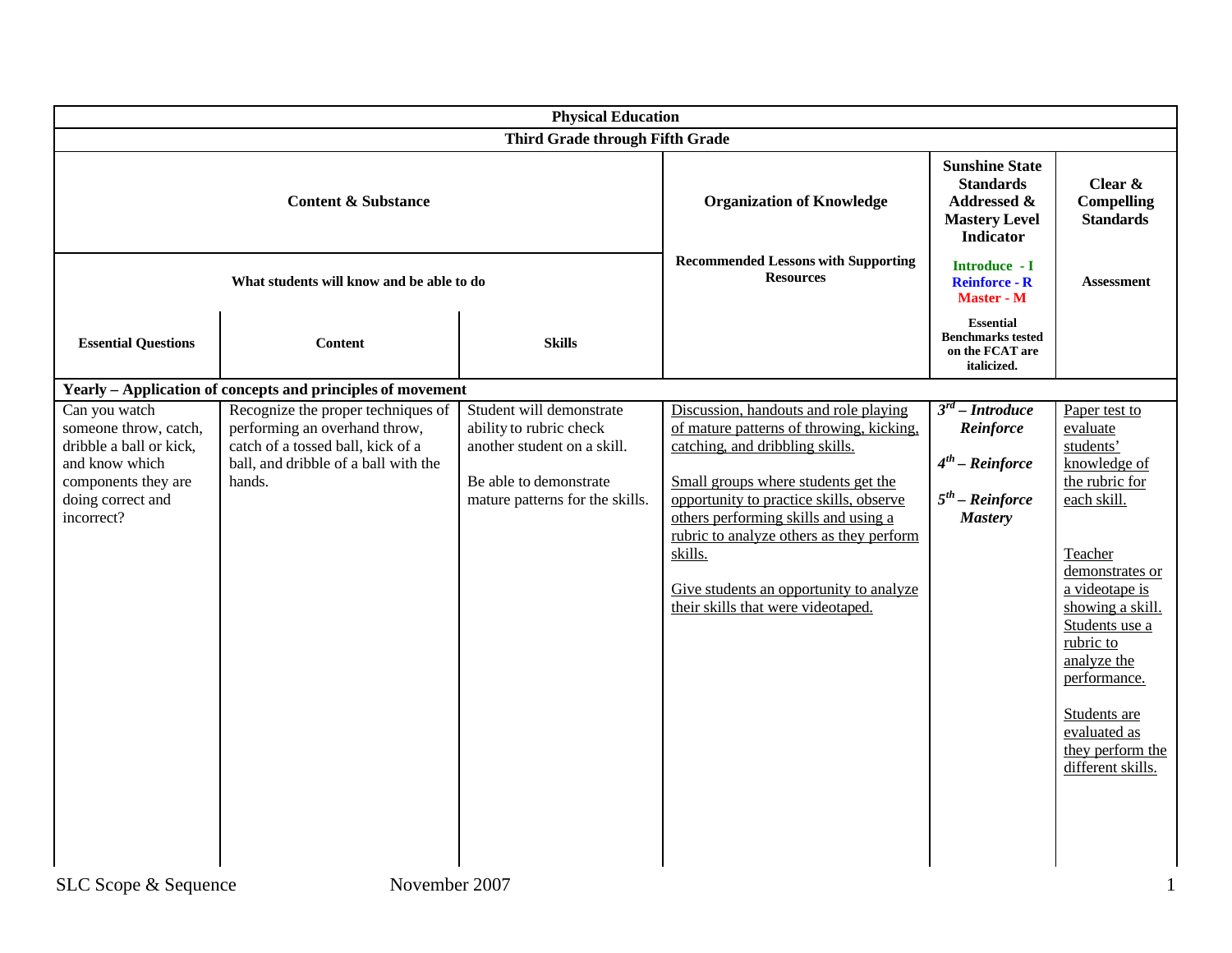| <b>Physical Education</b>                                                                                   |                                                                                                                                                                                                                                                                   |                                                                                                                                                                                     |                                                                                                                                                                                                                                                                                                                                                                                                                                                    |                                                                                                                 |                                                                                                                                                                        |
|-------------------------------------------------------------------------------------------------------------|-------------------------------------------------------------------------------------------------------------------------------------------------------------------------------------------------------------------------------------------------------------------|-------------------------------------------------------------------------------------------------------------------------------------------------------------------------------------|----------------------------------------------------------------------------------------------------------------------------------------------------------------------------------------------------------------------------------------------------------------------------------------------------------------------------------------------------------------------------------------------------------------------------------------------------|-----------------------------------------------------------------------------------------------------------------|------------------------------------------------------------------------------------------------------------------------------------------------------------------------|
| Third Grade through Fifth Grade                                                                             |                                                                                                                                                                                                                                                                   |                                                                                                                                                                                     |                                                                                                                                                                                                                                                                                                                                                                                                                                                    |                                                                                                                 |                                                                                                                                                                        |
| <b>Content &amp; Substance</b>                                                                              |                                                                                                                                                                                                                                                                   |                                                                                                                                                                                     | <b>Organization of Knowledge</b>                                                                                                                                                                                                                                                                                                                                                                                                                   | <b>Sunshine State</b><br><b>Standards</b><br><b>Addressed &amp;</b><br><b>Mastery Level</b><br><b>Indicator</b> | Clear $\&$<br><b>Compelling</b><br><b>Standards</b>                                                                                                                    |
| What students will know and be able to do                                                                   |                                                                                                                                                                                                                                                                   | <b>Recommended Lessons with Supporting</b><br><b>Resources</b>                                                                                                                      | Introduce - I<br><b>Reinforce - R</b><br><b>Master - M</b>                                                                                                                                                                                                                                                                                                                                                                                         | <b>Assessment</b>                                                                                               |                                                                                                                                                                        |
| <b>Essential Questions</b>                                                                                  | Content                                                                                                                                                                                                                                                           | <b>Skills</b>                                                                                                                                                                       |                                                                                                                                                                                                                                                                                                                                                                                                                                                    | <b>Essential</b><br><b>Benchmarks tested</b><br>on the FCAT are<br>italicized.                                  |                                                                                                                                                                        |
|                                                                                                             | Yearly - Application of concepts and principles of movement                                                                                                                                                                                                       |                                                                                                                                                                                     |                                                                                                                                                                                                                                                                                                                                                                                                                                                    |                                                                                                                 |                                                                                                                                                                        |
| What does it mean<br>when people say<br>"Appropriate practice<br>improves<br>performance?"<br>PE.A.2.2.3    | To understand that specific kinds<br>of skill component practice is<br>necessary to improve the skill<br>performance.<br>To understand that knowledge and<br>awareness of movement principles<br>will further enhance performance<br>when combined with practice. | Be able to name a few<br>specific drills/exercises to<br>enhance a skill or sport.<br>Be able to name a few of the<br>muscles that are used in a<br>skill.                          | Discussion and the use of handouts,<br>posters and videos showing how the<br>muscles of the body work during an<br>activity. Have students learn some key<br>muscle groups of the body<br>(ex. abdominal muscles, biceps, etc)<br>Perform activities and exercises that are<br>specific to certain skills in large groups.<br>Small groups - Have students brain<br>storm what muscles groups are used in<br>the sport or activity they are given. | $3rd - Introduce$<br>Reinforce<br>$4th$ - Reinforce<br>$5th$ – Reinforce<br>Mastery                             | Paper test to<br>evaluate<br>students'<br>understanding<br>and knowledge<br>of concepts,<br>muscle groups,<br>and their uses in<br>the different<br>sports/activities. |
| Are there common<br>elements in different<br>forms of movements<br>such as games, dance,<br>and gymnastics? | To understand and apply basic<br>movement concepts such as body<br>awareness, space awareness,<br>transfer of body weight and center<br>of gravity to games, rhythm<br>activities, and gymnastics.                                                                | Be able to perform a<br>sequence of gymnastic stunts<br>using different directions,<br>levels, and pathways.<br>Be able to problem solve<br>different challenges with a<br>partner. | Demonstrate and practice basic<br>tumbling skills in stations or groups.<br>Creative games unit done in small<br>groups.<br>Have students complete tasks cards<br>completing stunts such as handstands,<br>cartwheels, etc.                                                                                                                                                                                                                        | $3rd$ – Introduce<br>Reinforce<br>$4th$ – Reinforce<br>$5th$ – Reinforce<br>Mastery                             | Observe<br>students and<br>evaluate as they<br>perform basic<br>tumbling stunts<br>such as forward<br>roll, cartwheel,<br>and backward<br>roll.                        |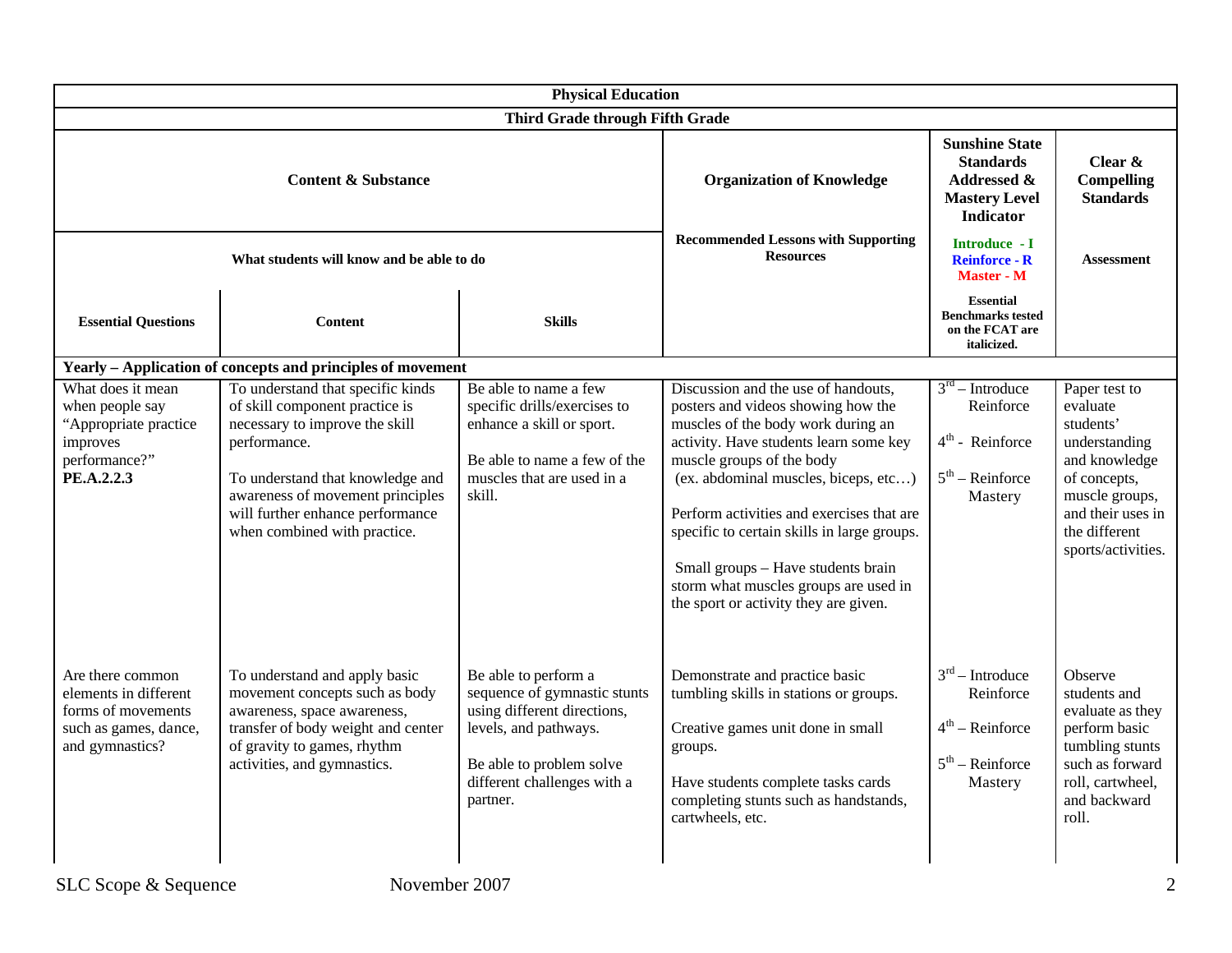|                                                                                                                      |                                                                                                                                                                                                                                                                                   | <b>Physical Education</b>                                                                                                                                                                                                      |                                                                                                                                                                                                                                                                                                                               |                                                                                                                                                                                      |                                                                                                                                                                                                                                     |
|----------------------------------------------------------------------------------------------------------------------|-----------------------------------------------------------------------------------------------------------------------------------------------------------------------------------------------------------------------------------------------------------------------------------|--------------------------------------------------------------------------------------------------------------------------------------------------------------------------------------------------------------------------------|-------------------------------------------------------------------------------------------------------------------------------------------------------------------------------------------------------------------------------------------------------------------------------------------------------------------------------|--------------------------------------------------------------------------------------------------------------------------------------------------------------------------------------|-------------------------------------------------------------------------------------------------------------------------------------------------------------------------------------------------------------------------------------|
|                                                                                                                      |                                                                                                                                                                                                                                                                                   | Third Grade through Fifth Grade                                                                                                                                                                                                |                                                                                                                                                                                                                                                                                                                               |                                                                                                                                                                                      |                                                                                                                                                                                                                                     |
| <b>Content &amp; Substance</b>                                                                                       |                                                                                                                                                                                                                                                                                   |                                                                                                                                                                                                                                | <b>Organization of Knowledge</b>                                                                                                                                                                                                                                                                                              | <b>Sunshine State</b><br><b>Standards</b><br><b>Addressed &amp;</b><br><b>Mastery Level</b><br><b>Indicator</b>                                                                      | Clear $\&$<br><b>Compelling</b><br><b>Standards</b>                                                                                                                                                                                 |
| What students will know and be able to do                                                                            |                                                                                                                                                                                                                                                                                   |                                                                                                                                                                                                                                | <b>Recommended Lessons with Supporting</b><br><b>Resources</b>                                                                                                                                                                                                                                                                | Introduce - I<br><b>Reinforce - R</b><br>Master - M                                                                                                                                  | Assessment                                                                                                                                                                                                                          |
| <b>Essential Questions</b>                                                                                           | <b>Content</b>                                                                                                                                                                                                                                                                    | <b>Skills</b>                                                                                                                                                                                                                  |                                                                                                                                                                                                                                                                                                                               | <b>Essential</b><br><b>Benchmarks tested</b><br>on the FCAT are<br>italicized.                                                                                                       |                                                                                                                                                                                                                                     |
|                                                                                                                      | Yearly - Application of concepts and principles of movement                                                                                                                                                                                                                       |                                                                                                                                                                                                                                |                                                                                                                                                                                                                                                                                                                               |                                                                                                                                                                                      |                                                                                                                                                                                                                                     |
| November<br>07November 07How<br>does being a proficient<br>mover enhance your<br>game playing ability?<br>PE.A.1.2.2 | Understand that increasing<br>movement skills may improve one's<br>confidence in their ability to be<br>successful in the game.<br>Understand that games consist of<br>people, rules, purpose, boundaries<br>and equipment to ensure fairness<br>and safety for all participants. | Be able to play movement<br>games in general space that<br>involve dodging, avoiding,<br>agility and tagging people.<br>Be able to verbalize the<br>components necessary when<br>designing a game (rules,<br>boundaries, etc.) | Play large group tag games such as<br>"Sharks in the water", obstacle<br>courses, relays, and group games<br>where multiple students are moving in<br>general space at the same time.<br>Discussion, hand outs, give students<br>several opportunities to create and<br>demonstrate their games as a part of a<br>small group | $3rd - 5th Mastery$<br>Proficiency of<br>movement in<br>space will<br>improve as does<br>their<br>understanding of<br>game strategy<br>and their<br>improvement of<br>the skill      | Recommende<br>$\underline{\mathbf{d}}$ :<br>Teacher<br>observation-<br>$3^{rd} - 5^{th}$<br>Students<br>should be<br>observed<br>moving in the<br>general space<br>attempting to<br>avoid others as<br>they move using<br>change of |
| Why are rules really<br>necessary when playing<br>games?<br>PE.A.1.2.4<br>PE.A.1.2.5                                 | To understand that the more<br>proficient your skills are for the                                                                                                                                                                                                                 |                                                                                                                                                                                                                                |                                                                                                                                                                                                                                                                                                                               | 3rd - Introduce<br>$4th$ – Reinforce<br>$5th$ - Mastery<br>At each older<br>grade level, it is<br>expected that the<br>complexity of the<br>games created<br>would also<br>increase. | direction and<br>speeds as part<br>of their strategy.<br>Written test<br>may be used to<br>evaluate their<br>understanding<br>of the concepts.<br>$3^{rd} - 5^{th}$                                                                 |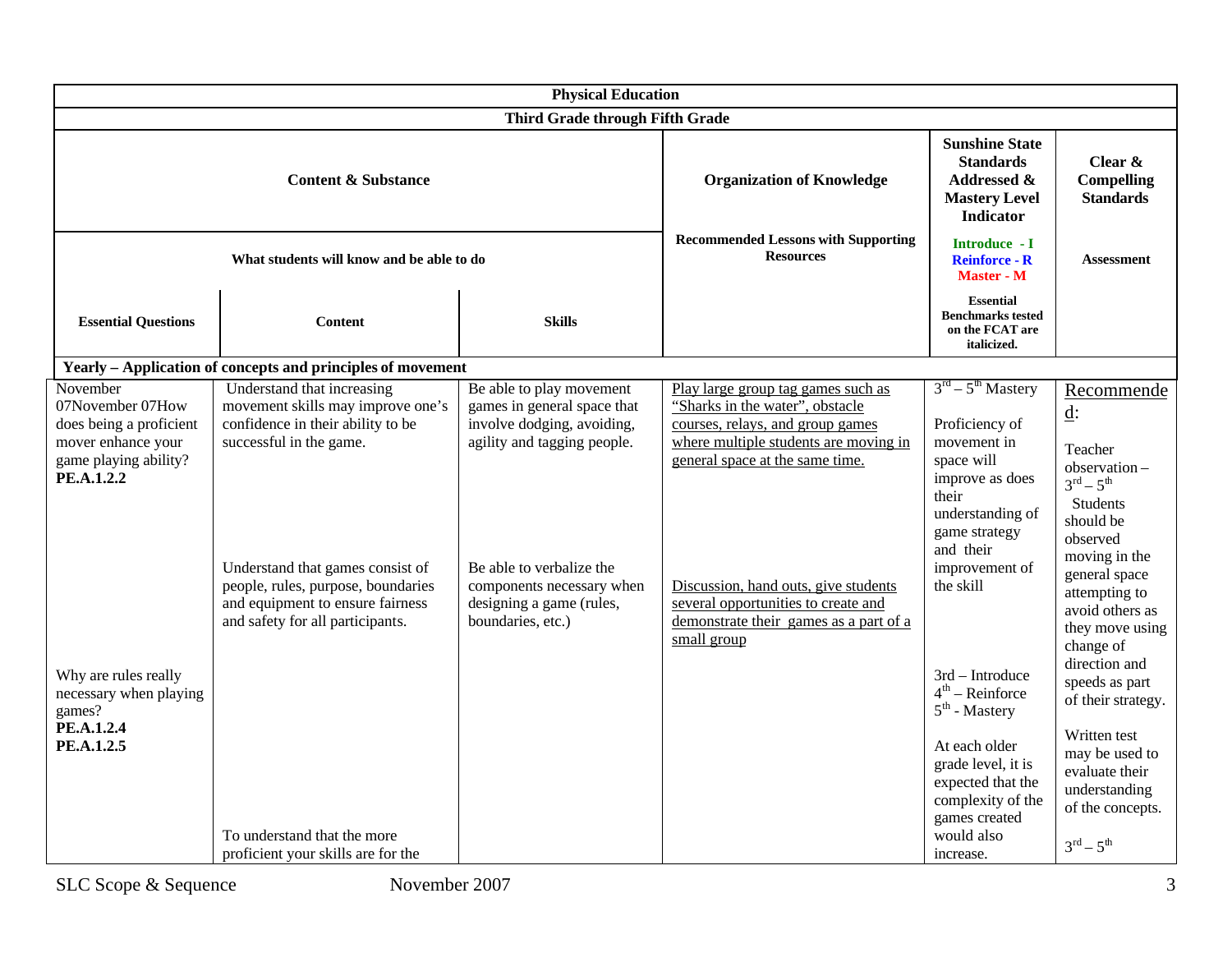| <b>Content &amp; Substance</b><br>What students will know and be able to do<br><b>Essential Questions</b><br><b>Content</b><br><b>Skills</b>                                                                                                                                                                                                                                                                                                                                                                                                                                                                                                                                                                                                                                                                                                                                                                                    | <b>Physical Education</b>                                                                                                                                                                                                                                                                                                                    |                                                                                                                                                                                                                   |                                                                                                                                                                                                                                                                                                                    |  |  |  |
|---------------------------------------------------------------------------------------------------------------------------------------------------------------------------------------------------------------------------------------------------------------------------------------------------------------------------------------------------------------------------------------------------------------------------------------------------------------------------------------------------------------------------------------------------------------------------------------------------------------------------------------------------------------------------------------------------------------------------------------------------------------------------------------------------------------------------------------------------------------------------------------------------------------------------------|----------------------------------------------------------------------------------------------------------------------------------------------------------------------------------------------------------------------------------------------------------------------------------------------------------------------------------------------|-------------------------------------------------------------------------------------------------------------------------------------------------------------------------------------------------------------------|--------------------------------------------------------------------------------------------------------------------------------------------------------------------------------------------------------------------------------------------------------------------------------------------------------------------|--|--|--|
|                                                                                                                                                                                                                                                                                                                                                                                                                                                                                                                                                                                                                                                                                                                                                                                                                                                                                                                                 | Third Grade through Fifth Grade                                                                                                                                                                                                                                                                                                              |                                                                                                                                                                                                                   |                                                                                                                                                                                                                                                                                                                    |  |  |  |
|                                                                                                                                                                                                                                                                                                                                                                                                                                                                                                                                                                                                                                                                                                                                                                                                                                                                                                                                 | <b>Organization of Knowledge</b>                                                                                                                                                                                                                                                                                                             | <b>Sunshine State</b><br><b>Standards</b><br><b>Addressed &amp;</b><br><b>Mastery Level</b><br><b>Indicator</b>                                                                                                   | Clear &<br><b>Compelling</b><br><b>Standards</b>                                                                                                                                                                                                                                                                   |  |  |  |
|                                                                                                                                                                                                                                                                                                                                                                                                                                                                                                                                                                                                                                                                                                                                                                                                                                                                                                                                 | <b>Recommended Lessons with Supporting</b><br><b>Resources</b>                                                                                                                                                                                                                                                                               | Introduce - I<br><b>Reinforce - R</b><br><b>Master - M</b>                                                                                                                                                        | Assessment                                                                                                                                                                                                                                                                                                         |  |  |  |
|                                                                                                                                                                                                                                                                                                                                                                                                                                                                                                                                                                                                                                                                                                                                                                                                                                                                                                                                 |                                                                                                                                                                                                                                                                                                                                              | <b>Essential</b><br><b>Benchmarks tested</b><br>on the FCAT are<br>italicized.                                                                                                                                    |                                                                                                                                                                                                                                                                                                                    |  |  |  |
| Yearly - Application of concepts and principles of movement                                                                                                                                                                                                                                                                                                                                                                                                                                                                                                                                                                                                                                                                                                                                                                                                                                                                     |                                                                                                                                                                                                                                                                                                                                              |                                                                                                                                                                                                                   |                                                                                                                                                                                                                                                                                                                    |  |  |  |
| game, it will enhance your chances<br>To develop and demonstrate<br>of being successful in that game.<br>mature patterns of throwing,<br>catching, dribbling and<br>kicking.<br>mature patterns.<br>Bio-feedback is a process whereby<br>the neural and muscular systems<br>communicate with each other.<br>follow through)<br>As it improves manipulative skills<br>generally improve.<br>Why is it so important<br>To demonstrate throwing,<br>to practice skills such<br>Strategy is an integral part of game<br>catching, and kicking skills<br>in functional situations such<br>as throwing, catching,<br>playing.<br>dribbling and kicking?<br>as modified games, stations,<br>PE.A.1.2.3<br>the skill.<br>etc<br>skill.<br>Gain an understanding of<br>how strategy can affect a<br>game's outcome.<br>What is bio-feedback<br>and how is it connected<br>to manipulative skills?<br>PE.A.1.2.3<br>begins.<br>PE.A.1.2.1 | Discussion and demonstration of<br>$(ex.$ throwing – opposition, arm<br>extension, elbow up, step to target,<br>Large group and station practice<br>emphasizing different components of<br>Play small group modified activities<br>that emphasize components of the<br>Provide time for groups to devise<br>some strategy before an activity | $3rd$ – Reinforce<br>Mastery - 60%<br>of rubric<br>components<br>$4^{th}$ – Reinforce<br>Mastery $-80\%$ of<br>rubric<br>components<br>$5^{\text{th}}$ – Mastery<br>$3^{\text{rd}}/4^{\text{th}}/ -$<br>Introduce | Teacher<br>observation<br>evaluating<br>group on their<br>meeting the<br>expectations<br>Students in<br>small groups<br>create a game<br>following the<br>guidelines and<br>using the<br>equipment<br>given.<br>Written test to<br>evaluate the<br>students<br>understanding<br>of the<br>components of a<br>game. |  |  |  |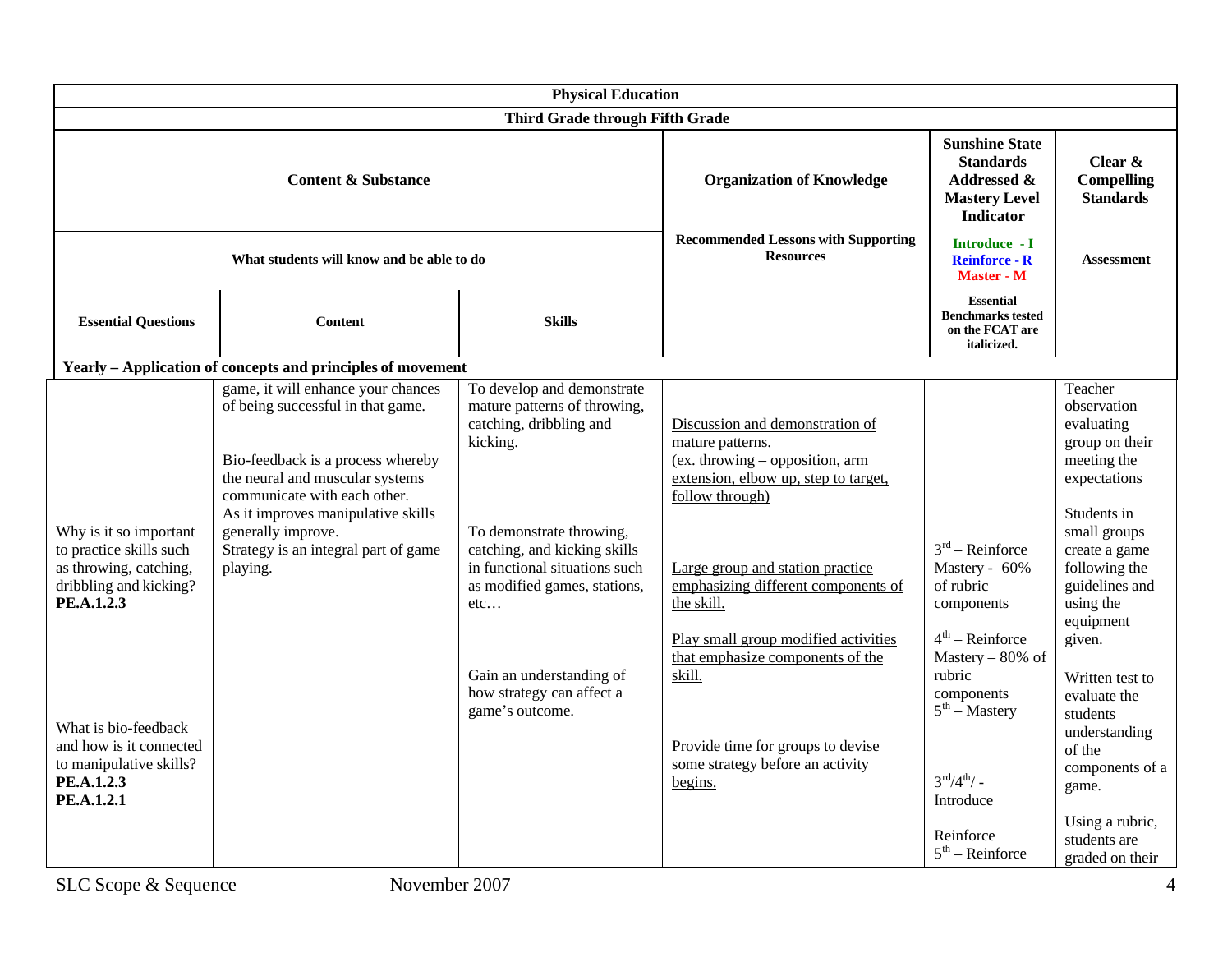| <b>Physical Education</b>                                        |                                                             |                                                                |                                                     |                                                                                                      |                                                                                                                                                                                                                                                                                                                                                                                          |  |
|------------------------------------------------------------------|-------------------------------------------------------------|----------------------------------------------------------------|-----------------------------------------------------|------------------------------------------------------------------------------------------------------|------------------------------------------------------------------------------------------------------------------------------------------------------------------------------------------------------------------------------------------------------------------------------------------------------------------------------------------------------------------------------------------|--|
| Third Grade through Fifth Grade                                  |                                                             |                                                                |                                                     |                                                                                                      |                                                                                                                                                                                                                                                                                                                                                                                          |  |
| <b>Content &amp; Substance</b>                                   |                                                             |                                                                | <b>Organization of Knowledge</b>                    | <b>Sunshine State</b><br><b>Standards</b><br>Addressed &<br><b>Mastery Level</b><br><b>Indicator</b> | Clear &<br><b>Compelling</b><br><b>Standards</b>                                                                                                                                                                                                                                                                                                                                         |  |
| What students will know and be able to do                        |                                                             | <b>Recommended Lessons with Supporting</b><br><b>Resources</b> | Introduce - I<br><b>Reinforce - R</b><br>Master - M | <b>Assessment</b>                                                                                    |                                                                                                                                                                                                                                                                                                                                                                                          |  |
| <b>Essential Questions</b>                                       | <b>Content</b>                                              | <b>Skills</b>                                                  |                                                     | <b>Essential</b><br><b>Benchmarks tested</b><br>on the FCAT are<br>italicized.                       |                                                                                                                                                                                                                                                                                                                                                                                          |  |
|                                                                  | Yearly - Application of concepts and principles of movement |                                                                |                                                     |                                                                                                      |                                                                                                                                                                                                                                                                                                                                                                                          |  |
| Why can't you just<br>play games in P.E.<br>class?<br>PE.A.1.2.5 |                                                             |                                                                |                                                     | $3^{\text{rd}} - 4\text{th}$<br>Introduce<br>Reinforce<br>$5th$ - Mastery                            | participation<br>while being<br>observed<br>playing games.<br>(ex. following<br>rules, being a<br>good teammate,<br>etc)<br>Skill tests for<br>each skill using<br>a rubric system<br>to evaluate the<br>students<br>$3^{\text{rd}}$ -<br>Observation<br>while playing<br>an activity or<br>game.<br>Written test to<br>evaluate<br>students<br>understanding<br>of skill<br>components. |  |